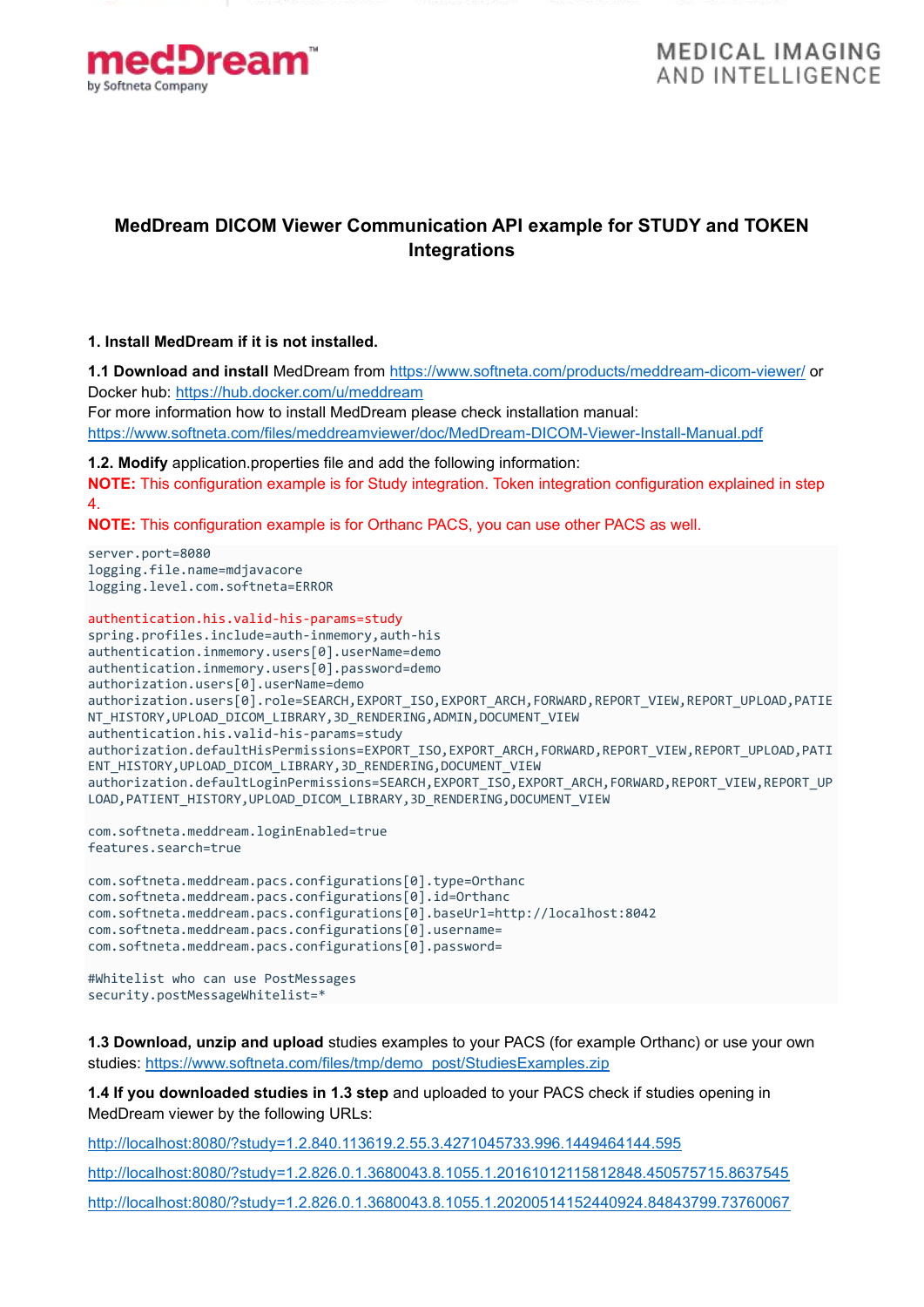

<http://localhost:8080/?study=1.2.826.0.1.3680043.8.1055.1.20200514151934839.648013404.6215014>

### **2. Communication API example for STUDY integration**

2.1 Download Demo files [https://www.softneta.com/files/tmp/demo\\_post/Demo\\_POST.zip](https://www.softneta.com/files/tmp/demo_post/Demo_POST.zip) and unzip it.

2.2 Copy demoStudy.html and js\index.js files to your MedDream installation folder, for example C:\MDPACS\meddream\md5.

**2.3 Access demoStudy.html in browser** <http://localhost:8080/demoStudy.html> and try to open any study by clicking "**Open in MedDream**", this will open a new MedDream viewer tab.

**2.4 You can test** various actions using Study integration:

| $\rightarrow$ C<br>ିଲ<br>localhost/demoStudy.html                                                                               |
|---------------------------------------------------------------------------------------------------------------------------------|
| Choose a Study: 1.2.826.0.1.3680043.8.1055.1.20161012115812848.450575715.8637545 $\vee$                                         |
| Viewer window: Open in MedDream<br>Add to MedDream<br>Replace in MedDream<br>Focus MedDream                                     |
| Study integration:<br>Open study<br>Replace opened studies<br>Preload studies<br>Open studies<br>Cache studies<br>Close studies |
| Cache all studies<br>Close all studies                                                                                          |
| Set layout 2x1<br>Set layout 1x2<br>Set layout 3x3                                                                              |
| Get opened studies<br>Open instance                                                                                             |
| Export active instance<br>Export container 2:2 instance                                                                         |

**2.5** If MedDream is used in Docker environment it is possible to use Study integration example in dockers. More information can be found here:<https://hub.docker.com/r/meddream/dicom-viewer-integration>

## **3. Communication API example for TOKEN integration**

**3.1 Install token-service** by going to MedDream installation location, rename token-service.NET4.exe to token-service.exe, open CMD and run command: *token-service.exe install* For more information how to install token-service please check installation manual: <https://www.softneta.com/files/meddreamviewer/doc/MedDream-DICOM-Viewer-Install-Manual.pdf>

**3.2 Copy** demoToken.html and js\index.js files to your MedDream installation folder, for example C:\MDPACS\meddream\md5

**3.3 Edit MedDream application.properties** file by commenting study integration and adding token integration. Save and restart MedDream service.

```
#authentication.his.valid-his-params=study
authentication.his.token-service-address=http://127.0.0.1:8088/v1/validate
```
#### **3.4 Generate a token for any existing study using Postman**

```
{
     "items": [
         {
             "studies": {
               "study": "1.2.840.113619.2.203.4.2147483647.1461855195.632174",
                "storage": "Orthanc"
 }
        }
```